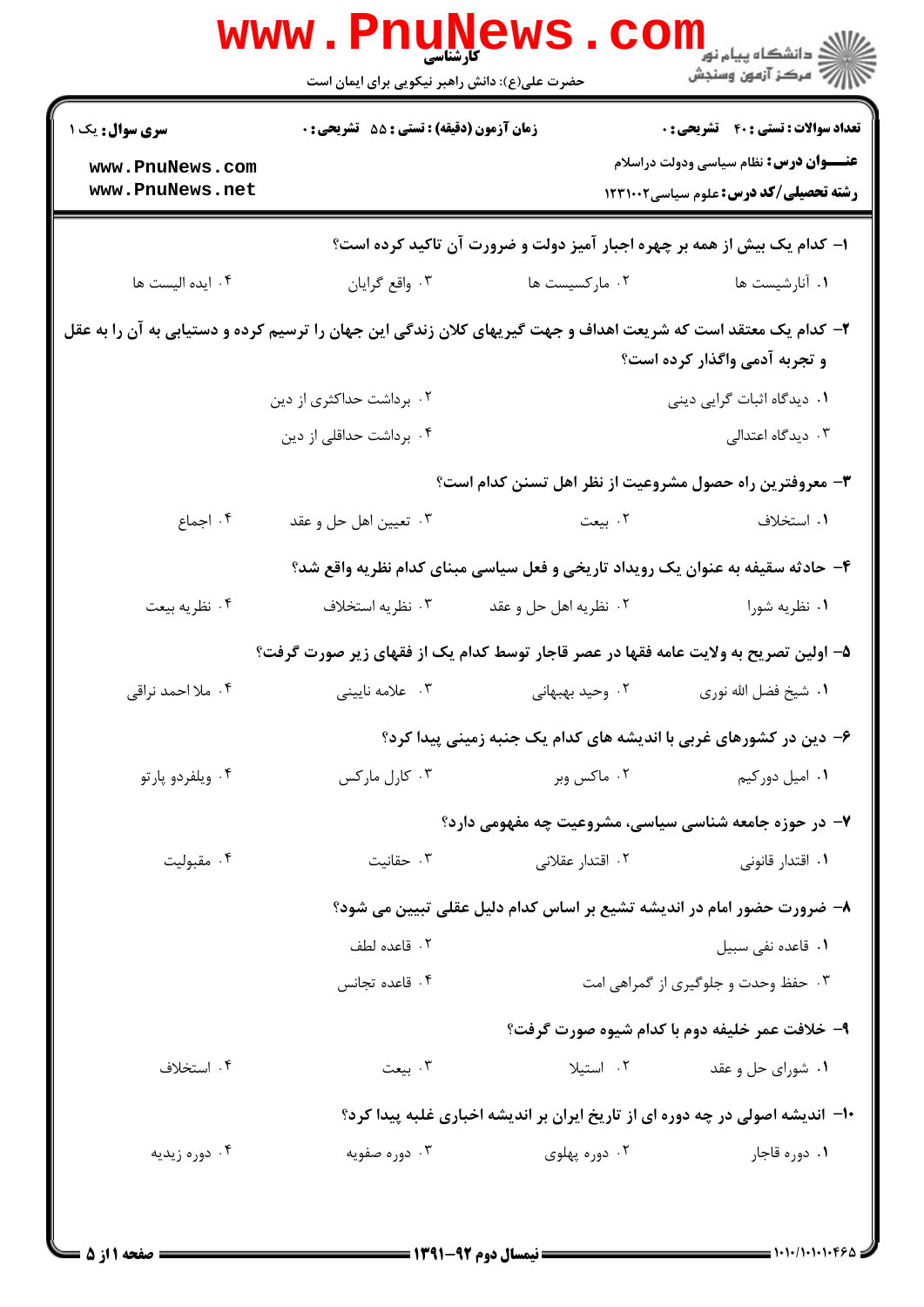|                                                                                                               | <b>www.PnuN</b><br><b>کارشناسی</b><br>حضرت علی(ع): دانش راهبر نیکویی برای ایمان است                     |                                                                                | ڪ دانشڪاه پيا <sub>م</sub> نور<br><mark>√</mark> مرڪز آزمون وسنڊش                                                                             |
|---------------------------------------------------------------------------------------------------------------|---------------------------------------------------------------------------------------------------------|--------------------------------------------------------------------------------|-----------------------------------------------------------------------------------------------------------------------------------------------|
| <b>سری سوال : ۱ یک</b><br>www.PnuNews.com<br>www.PnuNews.net                                                  | زمان آزمون (دقیقه) : تستی : 55 آتشریحی : 0                                                              |                                                                                | <b>تعداد سوالات : تستي : 40 - تشريحي : 0</b><br><b>عنـــوان درس:</b> نظام سیاسی ودولت دراسلام<br><b>رشته تحصیلی/کد درس:</b> علوم سیاسی1۲۳۱۰۰۲ |
|                                                                                                               |                                                                                                         | 1۱– کدام یک، به موضوع تضمین حکومت خوب به جای دموکراسی توده ای پرداخت؟          |                                                                                                                                               |
| ۰۴ مارکوزه                                                                                                    | ٠٣ استوارت ميل                                                                                          | ۰۲ روسو                                                                        | ۰۱ هگل                                                                                                                                        |
|                                                                                                               |                                                                                                         | <b>۱۲</b> - در نگاه ارزشی به دموکراسی، انتخاب اکثریت مترادف با چیست؟           |                                                                                                                                               |
| ۰۴ عقلانیت سیاسی                                                                                              | ۰۳ کشف حقیقت                                                                                            | ۰۲ خیر و سعادت جامعه                                                           | ٠١ حق اكثريت                                                                                                                                  |
|                                                                                                               |                                                                                                         |                                                                                | ۱۳- کدام یک، دیدگاه عبدالرزاق در خصوص رهبری سیاسی پیامبر است؟                                                                                 |
|                                                                                                               |                                                                                                         |                                                                                | ٠١ پيامبر واجد رهبري سياسي نبود                                                                                                               |
|                                                                                                               |                                                                                                         |                                                                                | ۰۲ پیامبر از طرف خدا برای حکومت برگزیده شد                                                                                                    |
|                                                                                                               |                                                                                                         |                                                                                | ۰۳ پیامبر واجد رهبری دینی و سیاسی بود                                                                                                         |
|                                                                                                               |                                                                                                         | ۰۴ شان پیامبر به ابلاغ رسالت و بشیر و نذیر بودن منحصر نمی شود                  |                                                                                                                                               |
| ۱۴– دوران مشروعیت دادن به سلطان عادل در اندیشه سیاسی شیعه با روی کار آمدن کدام حکومت در ایران همراه بوده است؟ |                                                                                                         |                                                                                |                                                                                                                                               |
| ۰۴ آل بويه                                                                                                    | ۰۳ زندیه                                                                                                | ۰۲ صفویه                                                                       | ٠١ قاجاريه                                                                                                                                    |
|                                                                                                               | 1۵– این دیدگاه که اکثریت هیچ گاه اشتباه نمی کند بازتاب دهنده کدام نوع دموکراسی است؟                     |                                                                                |                                                                                                                                               |
|                                                                                                               | ۰۲ دموکراسی جفرسونی                                                                                     |                                                                                | ۰۱ دموکراسی ژاکوبنی                                                                                                                           |
|                                                                                                               | ۰۴ دموکراسی پولیارشی                                                                                    |                                                                                | ۰۳ دموکراسی به معنی حکومت قانون $\cdot$ ۳                                                                                                     |
|                                                                                                               | ۱۶- در کدام یک از انگاره های زیر دولت ابزار ساخته انسان برای حل مسائل و مشکلات سیاسی او به حساب می آید؟ |                                                                                |                                                                                                                                               |
| ۰۴ نظریه تکاملی                                                                                               | ۰۳ نظریه ارگانیکی                                                                                       | ۰۲ نظریه مکانیکی                                                               | ۰۱ نظریه اندامواره                                                                                                                            |
|                                                                                                               |                                                                                                         | ۱۷- در نظریه مارکسیستی، ریشه دولت را باید در کدام یک از نهادهای زیر جتسجو کرد؟ |                                                                                                                                               |
| ۰۴ نهاد دین و سنت ها                                                                                          | ۰۳ مالکیت خصوصی                                                                                         | ٢. طبقات اجتماعي                                                               | ۰۱ نهاد خانواده و جامعه                                                                                                                       |
|                                                                                                               |                                                                                                         | ۱۸- در حوزه فلسفه سیاسی مفهوم مشروعیت در کدام یک از گزینه های زیر آمده است؟    |                                                                                                                                               |
| ۰۴ شرعیت                                                                                                      | ۰۳ مقبولیت                                                                                              | ۰۲ حقانیت                                                                      | ٠١ جامعيت                                                                                                                                     |
|                                                                                                               |                                                                                                         | ۱۹- مبنای استدلال علامه نایینی در مورد سازگاری اسلام و دموکراسی کدام است؟      |                                                                                                                                               |
| ۰۴ عقلی-شرعی                                                                                                  | ۰۳ عرفی-قانونی                                                                                          | ۰۲ قانونی-عقلی                                                                 | ۰۱ شرعی-قانونی                                                                                                                                |
|                                                                                                               |                                                                                                         |                                                                                |                                                                                                                                               |
|                                                                                                               |                                                                                                         |                                                                                |                                                                                                                                               |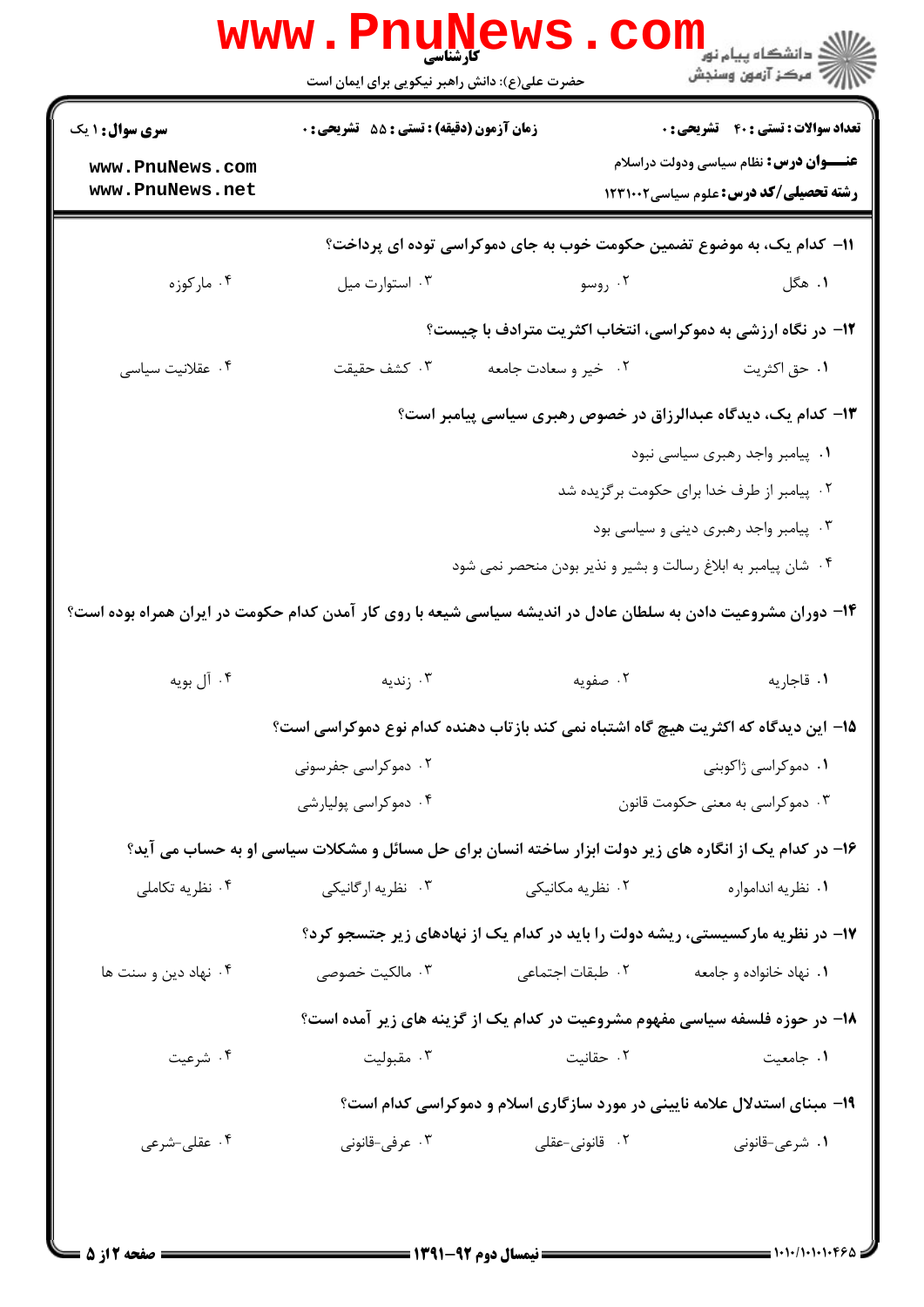|                                                              | <b>WWW.PNUNGWS</b><br>حضرت علی(ع): دانش راهبر نیکویی برای ایمان است |                                                                                 | <mark>د</mark> دانشگاه پيام نو <mark>ر</mark><br>ے<br>کا مرکز آزمون وسنجش                                                                   |
|--------------------------------------------------------------|---------------------------------------------------------------------|---------------------------------------------------------------------------------|---------------------------------------------------------------------------------------------------------------------------------------------|
| <b>سری سوال : ۱ یک</b><br>www.PnuNews.com<br>www.PnuNews.net | زمان آزمون (دقیقه) : تستی : 55 تشریحی : 0                           |                                                                                 | تعداد سوالات : تستى : 40 - تشريحي : 0<br><b>عنـــوان درس:</b> نظام سیاسی ودولت دراسلام<br><b>رشته تحصیلی/کد درس: علوم سیاسی2022 ۱۲۳۱۰۰۲</b> |
|                                                              |                                                                     | <b>۲۰</b> - تعریف دولت به «انحصار کاربرد قدرت مشروع» از کدام اندیشمند است؟      |                                                                                                                                             |
| ۰۴ ماکس وبر                                                  | ۰۳ مک آیور                                                          | ۰۲ پوپر                                                                         | ۰۱ منتسکیو                                                                                                                                  |
|                                                              |                                                                     | <b>۲۱</b> - مبنای مشروعیت نظام سیاسی شیعه در عصر غیبت از نظر علامه نایینی چیست؟ |                                                                                                                                             |
|                                                              | ٢. مشروعيت الهي بلاواسطه                                            |                                                                                 | ۱. مشروعیت شخصی-مردمی                                                                                                                       |
|                                                              | ۰۴ مشروعیت قانونی- عرفی                                             |                                                                                 | ۰۳ مشروعيت الهي-مردمي                                                                                                                       |
|                                                              |                                                                     | <b>۲۲- کدام یک از مفاهیم شیعه به معنی مخفی کاری مصلحتی و مبارزه مخفی است؟</b>   |                                                                                                                                             |
| ۰۴ تقیه                                                      | ۰۳ سنت رجاء                                                         | ۰۲ سنت انتظار                                                                   | ۰۱ سنت بداء                                                                                                                                 |
|                                                              |                                                                     | <b>۲۳</b> - عنصری که دوام و قوام دولت ها به آن وابسته است؟                      |                                                                                                                                             |
| ۰۴ اجبار                                                     | ۰۳ قدرت                                                             | ۰۲ اقتدار                                                                       | ۰۱ مشروعیت                                                                                                                                  |
|                                                              |                                                                     | ۲۴- بر اساس کدم نظریه اختیارات ولی فقیه قابل توسعه و تضییق از سوی مردم است؟     |                                                                                                                                             |
|                                                              | ٠٢ نظريه ولايت انتصابي مطلقه فقيه                                   |                                                                                 | ٠١ نظريه ولايت انتخابي فقيه                                                                                                                 |
|                                                              | ۰۴ نظريه ولايت فقيه در امور حسبيه                                   |                                                                                 | ٠٣ نظريه ولايت انتصابي فقيه                                                                                                                 |
|                                                              |                                                                     | ۲۵- ماکس وبر سکولاریسم را بر چه اساسی تعریف کرده است؟                           |                                                                                                                                             |
| ۰۴ بر اساس ماهيت                                             | ۰۳ به لحاظ تاریخی                                                   | ۰۲ بر اساس اغراض                                                                | ۰۱ بر اساس مبانی فکری                                                                                                                       |
|                                                              |                                                                     | ۲۶- گزینه صحیح از نگاه سکولارهای اسلامی کدام است؟                               |                                                                                                                                             |
|                                                              |                                                                     |                                                                                 | ٠١ تاكيد بر تجربه تلخ تاريخي حكومتهاى ديني                                                                                                  |
|                                                              |                                                                     | ۰۲ فقه اسلامی در گره گشایی معضلات جوامع گذشته موفق نبوده است                    |                                                                                                                                             |
|                                                              |                                                                     | ۰۳ مدیریت علمی به تنهایی کارایی لازم برای تدبیر جامعه را ندارد                  |                                                                                                                                             |
|                                                              |                                                                     | ۰۴ هر مدیریت علمی به نحوی مدیریت فقهی هم هست                                    |                                                                                                                                             |
|                                                              |                                                                     | ۲۷– کدام گزینه مشخصه های حکومت محسوب می شود؟                                    |                                                                                                                                             |
|                                                              | ۰۲ انتزاعی است                                                      |                                                                                 | ٠١. يک کل است                                                                                                                               |
|                                                              | ۰۴ بخشی از دولت است                                                 |                                                                                 | ۰۳ کم و بیش دائمی و ماندگار است                                                                                                             |
|                                                              |                                                                     |                                                                                 |                                                                                                                                             |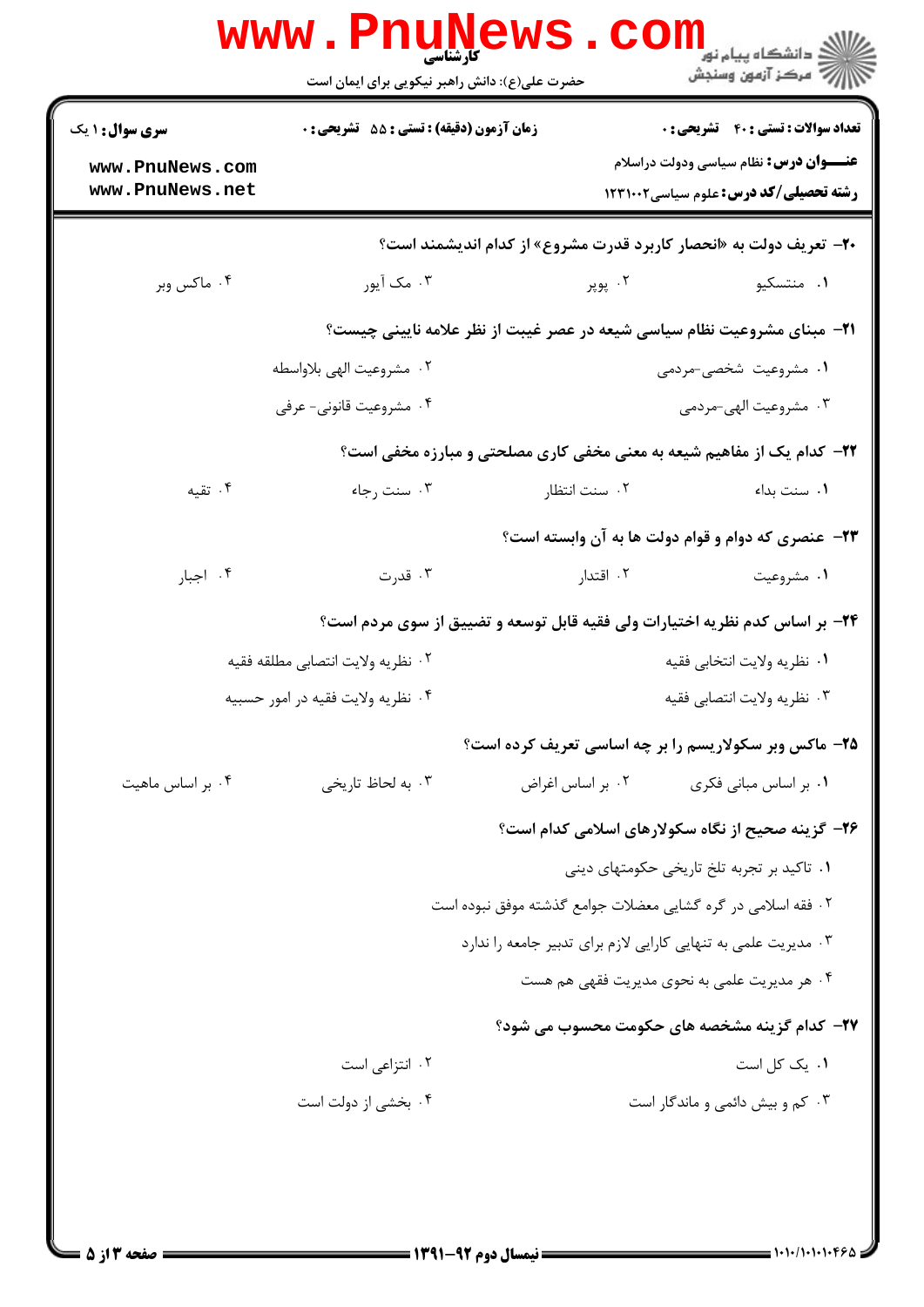|                        | <b>WWW . P</b> I<br>کارشناسی<br>حضرت علی(ع): دانش راهبر نیکویی برای ایمان است                                        |                                                                                   | د دانشگاه پيام نو <mark>ر</mark><br>رآ مرڪز آزمون وسنڊش   |
|------------------------|----------------------------------------------------------------------------------------------------------------------|-----------------------------------------------------------------------------------|-----------------------------------------------------------|
| <b>سری سوال : ۱ یک</b> | <b>زمان آزمون (دقیقه) : تستی : 55 تشریحی : 0</b>                                                                     |                                                                                   | <b>تعداد سوالات : تستي : 40 - تشريحي : 0</b>              |
| www.PnuNews.com        |                                                                                                                      |                                                                                   | <b>عنـــوان درس:</b> نظام سیاسی ودولت دراسلام             |
| www.PnuNews.net        |                                                                                                                      |                                                                                   | <b>رشته تحصیلی/کد درس:</b> علوم سیاسی1۲۳۱۰۰۲              |
|                        |                                                                                                                      | ۲۸– در اندیشه سیاسی اسلام کدام یک بر قهر و غلبه به عنوان منبع مشروعیت تاکید دارد؟ |                                                           |
|                        | ۰۲ ابن تیمیه، روزبهان خنجی                                                                                           |                                                                                   | ٠١ غزالي، ماوردي                                          |
|                        | ۰۴ ابن تیمیه، ابن باجه                                                                                               |                                                                                   | ۰۳ ماوردی                                                 |
|                        |                                                                                                                      |                                                                                   | ٢٩- كدام يك طرفدار نظريه ولايت انتخابي فقيه است؟          |
|                        | ۰۲ آخوند خراسانی                                                                                                     |                                                                                   | ٠١. صاحب جواهر                                            |
|                        | ۰۴ محقق نراقی                                                                                                        |                                                                                   | ۰۳ شیخ مهدی شمس الدین                                     |
|                        | <b>۳۰</b> - از دیدگاه طرفدران پیوند دین و سیاست «ضرورت زندگی اجتماعی» از جمله کدام دسته از دلایل زیر به شمار می رود؟ |                                                                                   |                                                           |
| ۰۴ دلایل عقلی          | ۰۳ دلایل نقلی                                                                                                        | ۰۲ عرفی-تجربی                                                                     | ٠١ سيره عملي پيامبر                                       |
|                        |                                                                                                                      |                                                                                   | <b>٣١-</b> گزينه صحيح در مورد شيخ فضل الله نوري كدام است؟ |
|                        |                                                                                                                      |                                                                                   | ٠١. طرفدار سلطنت ماذون از فقيه جامع الشرايط بود           |
|                        |                                                                                                                      |                                                                                   | ۰۲ دارای تصویری روشن از نظام مطلوب سیاسی بود              |
|                        |                                                                                                                      |                                                                                   | ۰۳ خطر سلطنت را کمتر از خطر مشروطیت می دانست              |
|                        |                                                                                                                      | ۰۴ ترکیب مجلس پیشنهادی او عموم مسلمانان را در بر می گرفت                          |                                                           |
|                        |                                                                                                                      | 32- مشروعیت دینی بر مبنای تقسیم بندی ماکس وبر کدام است؟                           |                                                           |
|                        | ۰۲ قانونی                                                                                                            |                                                                                   | ۰۱ سنتی                                                   |
|                        | ۰۴ تلفیقی از سنتی، قانونی و کاریزماتیک                                                                               |                                                                                   | ۰۳ کاریزماتیک                                             |
|                        |                                                                                                                      | 33- گزینه صحیح در مورد اندیشه سیاسی اهل سنت کدام است؟                             |                                                           |
|                        | ۰۲ مشروعیت و مقبولیت ارتباط تنگاتنگ دارند                                                                            |                                                                                   | ۰۱ بهترین نظام در مرکز توجه است                           |
|                        | ۰۴ نظریه سیاسی مسبوق به واقعیت سیاسی نیست                                                                            |                                                                                   | ٠٣ عدالت بر امنيت ارجحيت دارد                             |
|                        |                                                                                                                      | ۳۴– كدام يك طرفدار نظريه سلطنت ماذون از فقيه جامع الشرايط است؟                    |                                                           |
| ۰۴ سید جعفر کشفی       | ۰۳ شیخ فضل الله نوری                                                                                                 | ۰۲ محمد باقر مجلسی                                                                | ٠١. كاشف الغطا                                            |
|                        |                                                                                                                      | ۳۵- کدام یک از مولفه های نظریه های آرمان گرایه دموکراسی محسوب می شود؟             |                                                           |
|                        | ۰۲ آزادی منفی                                                                                                        |                                                                                   | ۰۱ امکان تاسیسی حکومت خودکامه                             |
|                        | ۰۴ تاکید بر حقوق فردی                                                                                                |                                                                                   | ۰۳ فضیلت مدنی                                             |
|                        |                                                                                                                      |                                                                                   |                                                           |